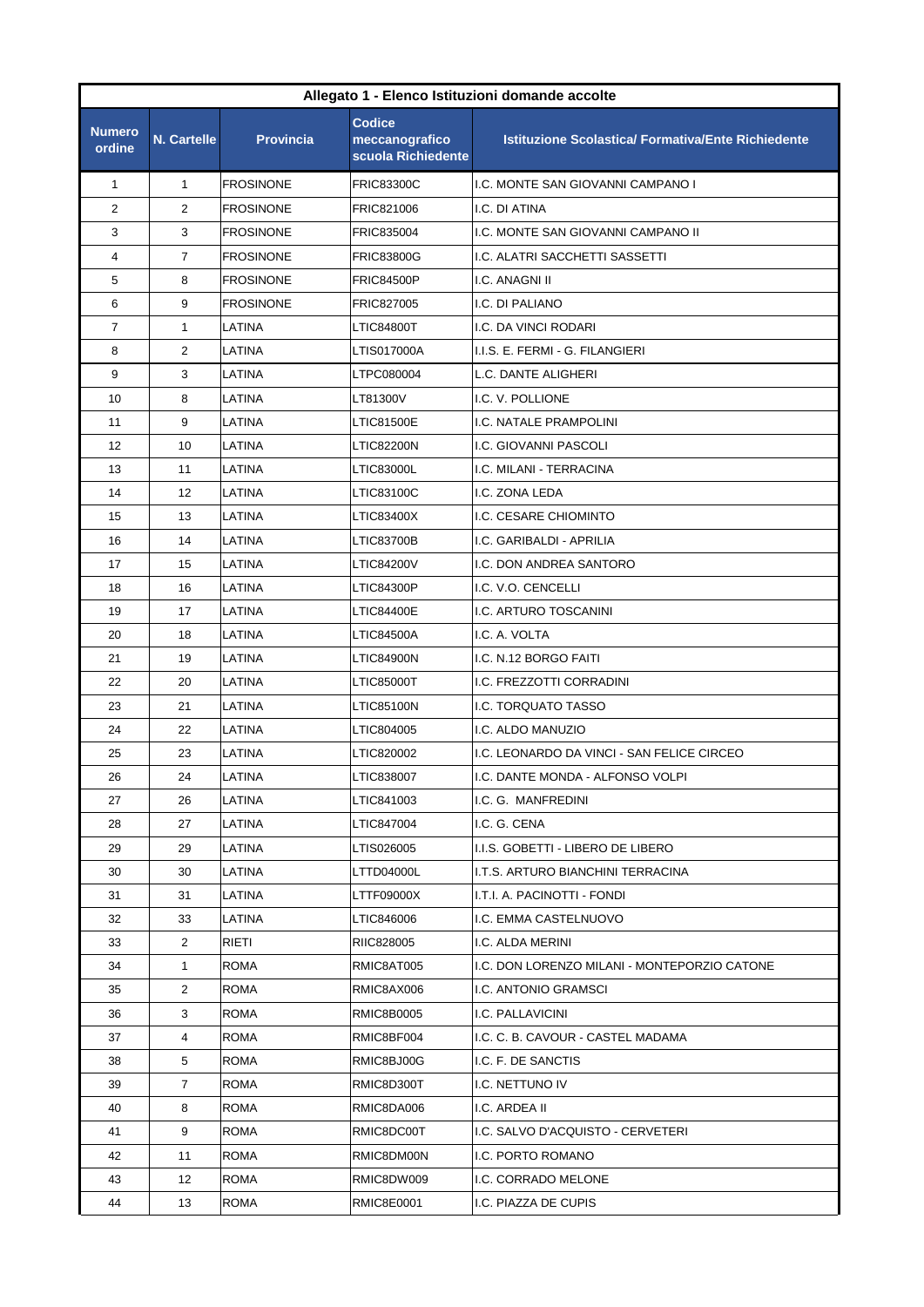| <b>Numero</b><br>ordine | <b>N. Cartelle</b> | <b>Provincia</b> | <b>Codice</b><br>meccanografico<br>scuola Richiedente | <b>Istituzione Scolastica/ Formativa/Ente Richiedente</b>                                                               |
|-------------------------|--------------------|------------------|-------------------------------------------------------|-------------------------------------------------------------------------------------------------------------------------|
| 45                      | 14                 | <b>ROMA</b>      | RMIC8E4008                                            | I.C. VIA MARELLI                                                                                                        |
| 46                      | 15                 | <b>ROMA</b>      | RMIC8E5004                                            | I.C. DONATELLO                                                                                                          |
| 47                      | 16                 | <b>ROMA</b>      | RMIC8EA00R                                            | I.C. LUIGI SETTEMBRINI                                                                                                  |
| 48                      | 17                 | <b>ROMA</b>      | RMIC8ED008                                            | I.C. PIAGET - MAJORANA                                                                                                  |
| 49                      | 18                 | <b>ROMA</b>      | RMIC8F400V                                            | I.C. GOFFREDO PETRASSI                                                                                                  |
| 50                      | 20                 | <b>ROMA</b>      | RMIC8FY006                                            | I.C. MARIO LODI                                                                                                         |
| 51                      | 22                 | <b>ROMA</b>      | <b>RMIC8G7001</b>                                     | I.C. FABRIZIO DE ANDRE'                                                                                                 |
| 52                      | 23                 | ROMA             | <b>RMIC81500N</b>                                     | I.C. ANGELICA BALABANOFF                                                                                                |
| 53                      | 24                 | <b>ROMA</b>      | <b>RMIC82300L</b>                                     | I.C. G.B. VALENTE                                                                                                       |
| 54                      | 25                 | <b>ROMA</b>      | <b>RMIC85100R</b>                                     | I.C. MOZART                                                                                                             |
| 55                      | 26                 | <b>ROMA</b>      | <b>RMIC86400V</b>                                     | I.C. LUCIO FONTANA                                                                                                      |
| 56                      | 27                 | <b>ROMA</b>      | RMIC847005                                            | I.C. PIAZZA BORGONCINI DUCA                                                                                             |
| 57                      | 30                 | <b>ROMA</b>      | <b>RMIS10600X</b>                                     | I.I.S VIA ROMA 298                                                                                                      |
| 58                      | 31                 | <b>ROMA</b>      | RMIS051001                                            | I.I.S. BRASCHI - QUARENGHI                                                                                              |
| 59                      | 32                 | <b>ROMA</b>      | <b>RMRH01000T</b>                                     | I.P.S.E.O.A. TOR CARBONE - ALESSANDRO NARDUCCI                                                                          |
| 60                      | 33                 | ROMA             | <b>RMTD07000G</b>                                     | I.T.C.G. ENRICO FERMI                                                                                                   |
| 61                      | 34                 | <b>ROMA</b>      | 5                                                     | <b>MUNICIPIO V</b>                                                                                                      |
| 62                      | 35                 | <b>ROMA</b>      | RM1A570001                                            | SCUOLA DELL'INFANZIA PARITARIA VIRGINIA MARZIALE - ENTE<br>GESTORE ISTITUTO SUORE SAN FRANCESCO DI SALES                |
| 63                      | 36                 | <b>ROMA</b>      | RM1E00200X                                            | ISTITUTO PARITARIO PIO XII - ENTE GESTORE PROVINCIA<br>DELLA CONGRAGAZIONE DEI FRATELLI DELLE SUORE<br><b>CRISTIANE</b> |
| 64                      | 37                 | <b>ROMA</b>      | <b>RM1EQM5004</b>                                     | SCUOLA PRIMARIA PARITARIA COSIPERGIOCO - ENTE<br><b>GESTORE COSIPERGIOCO SRL</b>                                        |
| 65                      | 38                 | <b>ROMA</b>      | <b>RMEE22100R</b>                                     | DIREZIONE DIDATTICA STATALE CIAMPINO II                                                                                 |
| 66                      | 39                 | <b>ROMA</b>      | RMEE309003                                            | CIRCOLO DIDATTICO TRILUSSA - POMEZIA                                                                                    |
| 67                      | 40                 | <b>ROMA</b>      | RMIC8AL00A                                            | I.C. VICOVARO                                                                                                           |
| 68                      | 41                 | <b>ROMA</b>      | RMIC8B900G                                            | I.C. ENNIO GALICE                                                                                                       |
| 69                      | 42                 | ROMA             | RMIC8BA001                                            | I.C. GIUSEPPE GARIBALDI                                                                                                 |
| 70                      | 43                 | ROMA             | RMIC8BZ00C                                            | I.C. LEONARDO DA VINCI                                                                                                  |
| 71                      | 45                 | <b>ROMA</b>      | RMIC8C700E                                            | I.C. ANZIO III                                                                                                          |
| 72                      | 47                 | ROMA             | RMIC8CK00B                                            | I.C. VIA LAPARELLI 60                                                                                                   |
| 73                      | 48                 | <b>ROMA</b>      | RMIC8CR006                                            | I.C. GIUSEPPE IMPASTATO                                                                                                 |
| 74                      | 49                 | ROMA             | RMIC8CT007                                            | I.C. VIA RUGANTINO 91                                                                                                   |
| 75                      | 50                 | ROMA             | RMIC8CU003                                            | I.C. VIA T. MOMMSEN 20                                                                                                  |
| 76                      | 51                 | ROMA             | RIC8CV00V                                             | I.C. VIA LATINA 303                                                                                                     |
| 77                      | 52                 | ROMA             | RMIC8BD002                                            | I.C. ARTENA                                                                                                             |
| 78                      | 53                 | ROMA             | RMIC8DG005                                            | I.C. COLLEFERRO II                                                                                                      |
| 79                      | 55                 | ROMA             | RMIC8DQ001                                            | I.C. GOFFREDO MAMELI                                                                                                    |
| 80                      | 56                 | ROMA             | RMIC8DS002                                            | I.C. KAROL WOJTYLA - PALESTRINA                                                                                         |
| 81                      | 57                 | ROMA             | RMIC8EW00X                                            | I.C. SIMONETTA SALACONE                                                                                                 |
| 82                      | 61                 | ROMA             | RMIC8F8006                                            | I.C. VELLETRI SUD OVEST                                                                                                 |
| 83                      | 63                 | ROMA             | RMIC8D500D                                            | I.C. VELLETRI NORD                                                                                                      |
| 84                      | 64                 | <b>ROMA</b>      | RMSD10000R                                            | L.A.S. G. ARGAN                                                                                                         |
| 85                      | 66                 | ROMA             | RMIC8G300N                                            | I.C. ROSETTA ROSSI                                                                                                      |
| 86                      | 67                 | ROMA             |                                                       | <b>COMUNE FIUMICINPO</b>                                                                                                |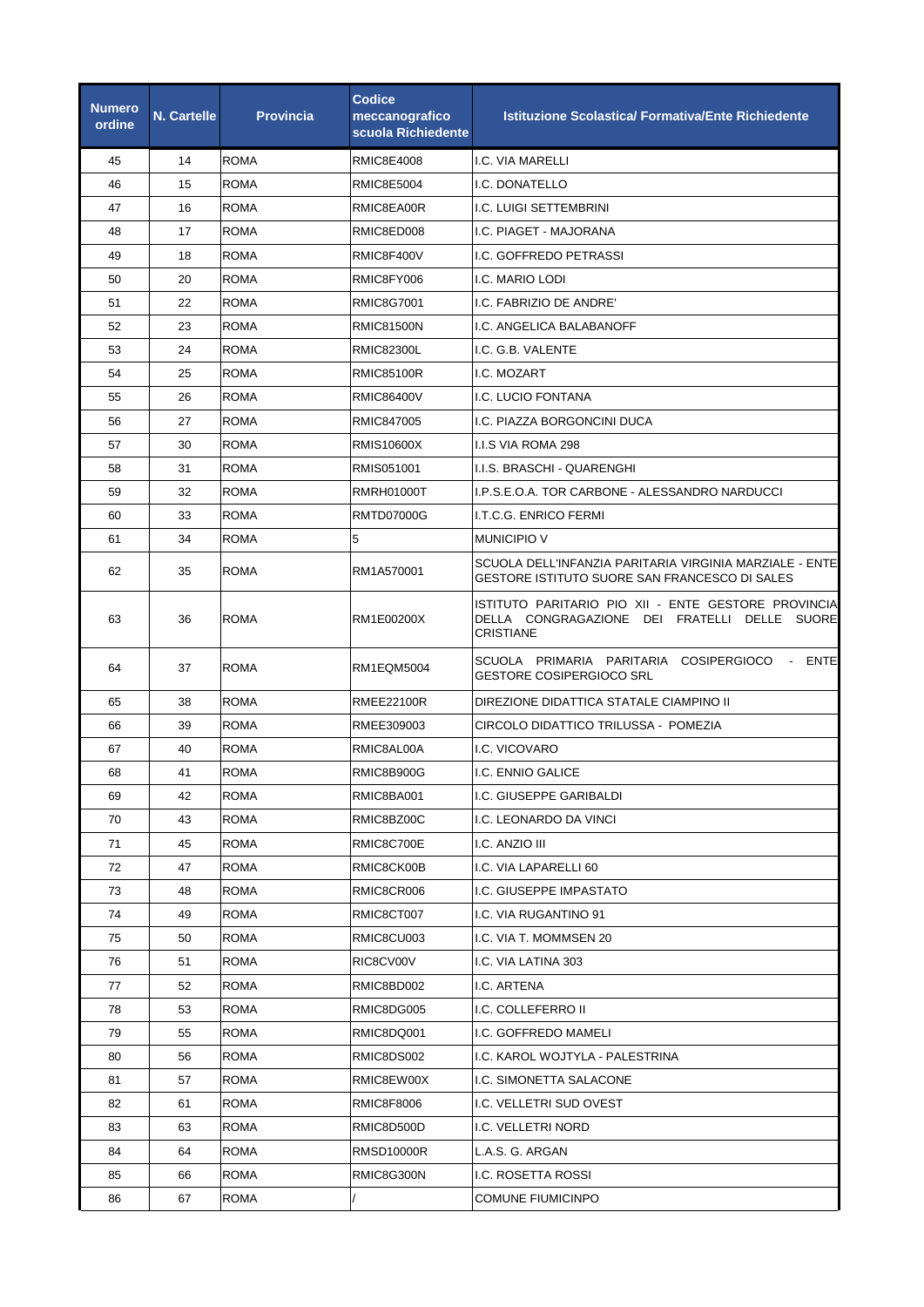| <b>Numero</b><br>ordine | <b>N. Cartelle</b> | <b>Provincia</b> | <b>Codice</b><br>meccanografico<br>scuola Richiedente | <b>Istituzione Scolastica/ Formativa/Ente Richiedente</b>                                                              |
|-------------------------|--------------------|------------------|-------------------------------------------------------|------------------------------------------------------------------------------------------------------------------------|
| 87                      | 68                 | <b>ROMA</b>      |                                                       | COMUNE DI LATINA                                                                                                       |
| 88                      | 71                 | <b>ROMA</b>      | RMIC8AE00N                                            | I.C. SAN CESAREO                                                                                                       |
| 89                      | 72                 | <b>ROMA</b>      | <b>RMIS03600V</b>                                     | I.I.S.S PIAGET - DIAZ                                                                                                  |
| 90                      | 73                 | <b>ROMA</b>      | 6                                                     | <b>MUNICIPIO VI</b>                                                                                                    |
| 91                      | 74                 | <b>ROMA</b>      | 7                                                     | <b>MUNICIPIO VII</b>                                                                                                   |
| 92                      | 75                 | <b>ROMA</b>      | 9                                                     | <b>MUNICIPIO IX</b>                                                                                                    |
| 93                      | 77                 | <b>ROMA</b>      | 12                                                    | <b>MUNICIPIO XII</b>                                                                                                   |
| 94                      | 78                 | <b>ROMA</b>      | RM1E05300R                                            | ISTITUTO SCOLASTICO PARITARIO CATERINA di S. ROSA -l<br>ENTE GESTORE SUORE FRANCESCANE MISSIONARIE DI<br><b>EGITTO</b> |
| 95                      | 80                 | <b>ROMA</b>      | RM1E121006                                            | ISITUTO PARITARIO DIVINA PROVVIDENZA - ENTE GESTORE<br>ISTITUTO DELLA SUORE FIGLIE DELLA DIVINA PROVVIDENZA            |
| 96                      | 83                 | <b>ROMA</b>      | RMEE220001                                            | CIRCOLO DIDATTICO CIAMPINO I - VITTORIO BACHELET                                                                       |
| 97                      | 84                 | <b>ROMA</b>      | RMIC8A400T                                            | I.C. SANTA MARIA DELLA MOLE                                                                                            |
| 98                      | 85                 | <b>ROMA</b>      | RMIC8D400N                                            | I.C. VIA DELLA TECNICA                                                                                                 |
| 99                      | 86                 | <b>ROMA</b>      | RMIC8GE009                                            | I.C. VIA CENEDA                                                                                                        |
| 100                     | 88                 | <b>ROMA</b>      | <b>RMIC8A3002</b>                                     | I.C. VITO VOLTERRA                                                                                                     |
| 101                     | 89                 | ROMA             | RMIC89900T                                            | I.C. ALBERTO MANZI                                                                                                     |
| 102                     | 90                 | <b>ROMA</b>      | <b>RMIC8A7009</b>                                     | I.C. PRIMO LEVI                                                                                                        |
| 103                     | 91                 | <b>ROMA</b>      | <b>RMIC8A8005</b>                                     | I.C. ORAZIO - POMEZIA                                                                                                  |
| 104                     | 92                 | <b>ROMA</b>      | RMIC8A9001                                            | I.C. PESTALOZZI                                                                                                        |
| 105                     | 93                 | <b>ROMA</b>      | RMIC8C9010                                            | I.C. ARDEA I                                                                                                           |
| 106                     | 94                 | <b>ROMA</b>      | RMIC8AM006                                            | I.C. DI OLEVANO ROMANO                                                                                                 |
| 107                     | 95                 | <b>ROMA</b>      | RMIC8EB00L                                            | I.C. SINOPOLI                                                                                                          |
| 108                     | 96                 | <b>ROMA</b>      | <b>RMIC89000B</b>                                     | I.C. TIVOLI BAGNI V                                                                                                    |
| 109                     | 97                 | <b>ROMA</b>      | RMIC825008                                            | I.C. MARCELLO MASTROIANNI                                                                                              |
| 110                     | 99                 | <b>ROMA</b>      | RMTF010006                                            | I.T.T.S. ALESSANDRO VOLTA                                                                                              |
| 111                     | 100                | <b>ROMA</b>      | RMIC8GM00D                                            | I.C. VIA CASALOTTI 259                                                                                                 |
| 112                     | 101                | ROMA             | RMIC8FL003                                            | I.C. VIA MAR DEI CARAIBI                                                                                               |
| 113                     | 103                | <b>ROMA</b>      | RMIC8GG001                                            | I.C. PARCO DEGLI ACQUEDOTTI                                                                                            |
| 114                     | 104                | ROMA             | RMIC84500D                                            | I.C. DANTE ALIGHIERI                                                                                                   |
| 115                     | 105                | <b>ROMA</b>      | RMIC8GN009                                            | I.C. CIVITAVECCHIA 2                                                                                                   |
| 116                     | 106                | <b>ROMA</b>      | RMTD48000N                                            | I.T.E.T. EMANUELA LOI                                                                                                  |
| 117                     | 108                | <b>ROMA</b>      | RMIC80100Q                                            | I.C. LEONE XIII                                                                                                        |
| 118                     | 109                | ROMA             | RMIC8AH005                                            | I.C. G. GARIBALDI - GUIDONIA                                                                                           |
| 119                     | 110                | ROMA             | RMIC8A000E                                            | I.C. LEONARDO DA VINCI - CIAMPINO                                                                                      |
| 120                     | 111                | ROMA             | <b>RMIC87300N</b>                                     | I.C. MANZIANA                                                                                                          |
| 121                     | 112                | <b>ROMA</b>      | RMIS09600E                                            | I.I.S. AMARI - MERCURI                                                                                                 |
| 122                     | 113                | <b>ROMA</b>      | RMIC8AQ00N                                            | I.C. LEONIDA MONTANARI                                                                                                 |
| 123                     | 114                | <b>ROMA</b>      | RMIC8AW00A                                            | I.C. MONTELIBRETTI                                                                                                     |
| 124                     | 115                | <b>ROMA</b>      | RMIC8G200T                                            | I.C. VIA ORMEA                                                                                                         |
| 125                     | 116                | <b>ROMA</b>      | $\overline{2}$                                        | <b>MUNICIPIO II</b>                                                                                                    |
| 126                     | 118                | <b>ROMA</b>      | RMIC8B1001                                            | I.C. MARTA RUSSO                                                                                                       |
| 127                     | 119                | <b>ROMA</b>      | RMIC8BC00L                                            | I.C. ARSOLI                                                                                                            |
| 128                     | 120                | <b>ROMA</b>      | RMIC8BD00C                                            | I.C. CARDINAL ORESTE GIORGI                                                                                            |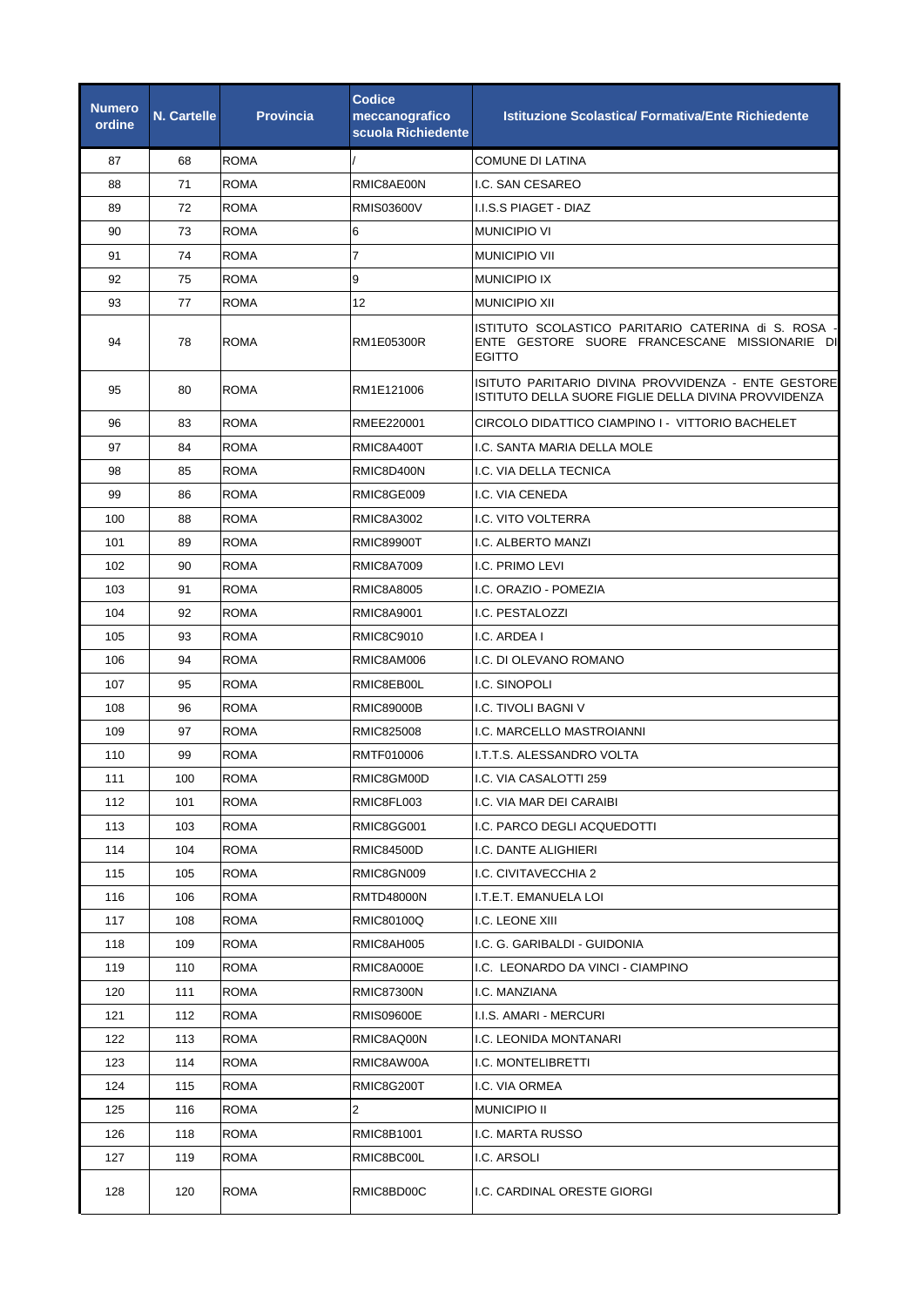| <b>Numero</b><br>ordine | <b>N. Cartelle</b> | <b>Provincia</b> | Codice<br>meccanografico<br>scuola Richiedente | <b>Istituzione Scolastica/ Formativa/Ente Richiedente</b> |
|-------------------------|--------------------|------------------|------------------------------------------------|-----------------------------------------------------------|
| 129                     | 122                | <b>ROMA</b>      | RMIC8BT00Q                                     | I.C. GIOVANNI FALCONE                                     |
| 130                     | 124                | <b>ROMA</b>      | RMIC8BY00L                                     | I.C. MATTEO RICCI                                         |
| 131                     | 126                | <b>ROMA</b>      | RMIC8CA00G                                     | I.C. PIAZZALE DELLA GIOVENTU'                             |
| 132                     | 127                | <b>ROMA</b>      | RMIC8CE00V                                     | I.C. LEONARDO DA VINCI - LABICO                           |
| 133                     | 129                | <b>ROMA</b>      | 13                                             | <b>MUNICIPIO XIII</b>                                     |
| 134                     | 134                | <b>ROMA</b>      | RMIC8DX005                                     | I.C. LADISPOLI I                                          |
| 135                     | 136                | <b>ROMA</b>      | RMIC8DZ00R                                     | I.C. SUBIACO                                              |
| 136                     | 137                | <b>ROMA</b>      | RMIC8EC00C                                     | I.C. PIAZZA WINCKELMANN                                   |
| 137                     | 138                | <b>ROMA</b>      | RMIC8EN004 -<br>RMEE8EN016                     | I.C. ALBERTO SORDI                                        |
| 138                     | 140                | <b>ROMA</b>      | RMIC8EV004                                     | I.C. VIA DAL VERME                                        |
| 139                     | 141                | <b>ROMA</b>      | RMIC8F9002                                     | <b>I.C. VELLITRI CENTRO</b>                               |
| 140                     | 142                | <b>ROMA</b>      | RMIC8G5009                                     | I.C. VIA MAFFI                                            |
| 141                     | 143                | <b>ROMA</b>      | RMIC833007                                     | I.C. RODARI                                               |
| 142                     | 144                | <b>ROMA</b>      | <b>RMPS24000N</b>                              | L.S. MORGAGNI                                             |
| 143                     | 145                | <b>ROMA</b>      | <b>RMIC82200R</b>                              | I.C. CASAL BIANCO                                         |
| 144                     | 146                | <b>ROMA</b>      | <b>RMTA06000E</b>                              | I.T.A. EMILIO SERENI                                      |
| 145                     | 147                | <b>ROMA</b>      | RMIC8B6004                                     | I.C. RITA LEVI MONTALCINI                                 |
| 146                     | 148                | <b>ROMA</b>      | RMIC8C200B                                     | I.C. MARGHERITA HACK                                      |
| 147                     | 149                | <b>ROMA</b>      | RMIC8CM003                                     | I.C. VIA FRANCESCO GENTILE 40                             |
| 148                     | 150                | ROMA             | RMIC8D1006                                     | I.C. NETTUNO II                                           |
| 149                     | 151                | <b>ROMA</b>      | RMIC8EZ00B                                     | I.C. VIA DEI SESAMI                                       |
| 150                     | 152                | <b>ROMA</b>      | RMIC8FC003                                     | I.C. VIA MEROPE                                           |
| 151                     | 154                | <b>ROMA</b>      | RMIC8FH006                                     | I.C. VIA FRIGNANI                                         |
| 152                     | 156                | <b>ROMA</b>      | RMIC8FM00V                                     | I.C. ANTONIO VIVALDI                                      |
| 153                     | 159                | <b>ROMA</b>      | RMIC8FS007                                     | I.C. G. BAGNERA                                           |
| 154                     | 160                | ROMA             | RMIC8FV00P                                     | I.C. VIA FABIOLA                                          |
| 155                     | 162                | ROMA             | RMIC8FZ002                                     | I.C. PIAZZA FORLANINI                                     |
| 156                     | 163                | ROMA             | RMIC8GD00D                                     | I.C. A. MANZONI                                           |
| 157                     | 164                | ROMA             | RMIC8GK00T                                     | I.C. LARGO SAN PIO V                                      |
| 158                     | 165                | ROMA             | RMIC8GL00N                                     | I.C. VIA SORISO                                           |
| 159                     | 166                | ROMA             | RMIC8GW005                                     | I.C. CLAUDIO ABBADO                                       |
| 160                     | 167                | <b>ROMA</b>      | RMIC8GZ00L                                     | I.C. ENEA                                                 |
| 161                     | 169                | ROMA             | <b>RMIC81400T</b>                              | I.C. DANIELE MANIN                                        |
| 162                     | 171                | ROMA             | <b>RMIC84400N</b>                              | I.C. VIA BOCCEA 590                                       |
| 163                     | 174                | ROMA             | RMIC8CF00P                                     | I.C. MADRE TERESA DI CALCUTTA                             |
| 164                     | 175                | ROMA             | <b>RMTD38000R</b>                              | I.T.C. LOMBARDO RADICE                                    |
| 165                     | 176                | ROMA             | RMIC8C800A                                     | I.C. ARDEA III                                            |
| 166                     | 178                | ROMA             | RMIS06100G                                     | I.I.S. VIA DOMIZIA LUCILLA                                |
| 167                     | 180                | ROMA             | <b>RMIC87200T</b>                              | I.C. SAN FRANCESCO                                        |
| 168                     | 181                | ROMA             | RMPS33000X                                     | L.S. IGNAZIO VIAN                                         |
| 169                     | 183                | ROMA             | <b>RMTN02000C</b>                              | I.T.T. LIVIA BOTTARDI                                     |
| 170                     | 185                | ROMA             | RMIC89300V                                     | I.C. TIVOLI II - TIVOLI CENTRO                            |
| 171                     | 187                | ROMA             | RMIC854008                                     | I.C. ARISTIDE LEONORI                                     |